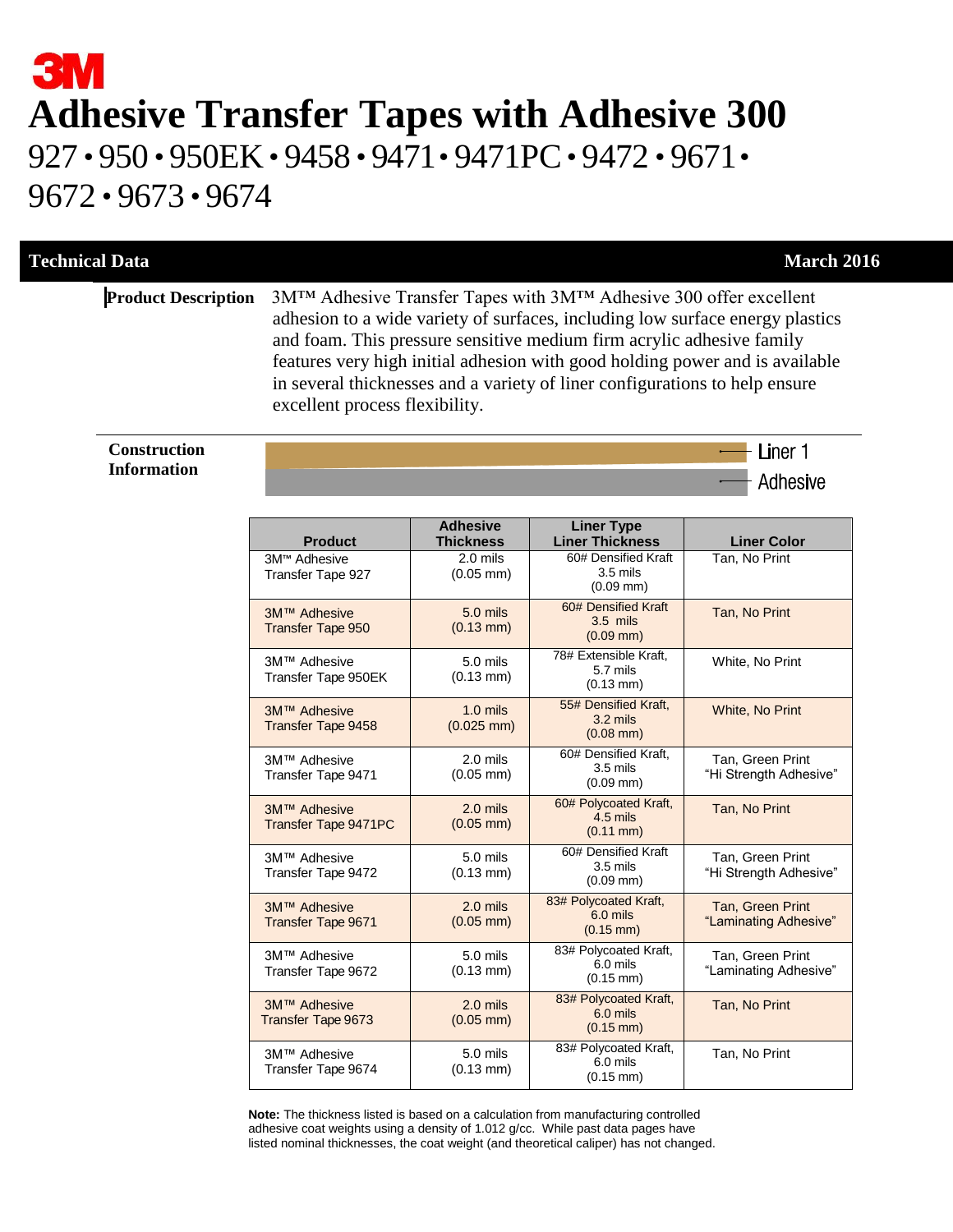927 • 950 • 950EK • 9458 • 9471• 9471PC • 9472 • 9671• 9672 • 9673 • 9674

| <b>Typical Physical</b> |
|-------------------------|
| <b>Properties and</b>   |
| <b>Performance</b>      |
| <b>Characteristics</b>  |

**90<sup>o</sup> Peel Adhesion @ RT:** ASTM D-3330 (Modified) **2 mil Aluminum Foil Backer**

| <b>Substrate</b>       | <b>Product</b>                      | 15 min dwell<br>$@$ RT | 72 hr dwell<br>@RT     |
|------------------------|-------------------------------------|------------------------|------------------------|
|                        | 9458                                | 42 oz/in<br>12 N/25 mm | 50 oz/in<br>14 N/25 mm |
| <b>Stainless Steel</b> | 927,<br>9741, 9741PC,<br>9671, 9673 | 52 oz/in<br>14 N/25 mm | 59 oz/in<br>16 N/25 mm |
|                        | 950, 950EK, 9472,<br>9672, 9674     | 74 oz/in<br>20 N/25 mm | 86 oz/in<br>24 N/25 mm |
|                        | 9458                                | 30 oz/in<br>8 N/25 mm  | 30 oz/in<br>8 N/25 mm  |
| <b>ABS</b>             | 927.<br>9741, 9741PC,<br>9671, 9673 | 31 oz/in<br>8 N/25 mm  | 34 oz/in<br>9 N/25 mm  |
|                        | 950, 950EK, 9472,<br>9672, 9674     | 34 oz/in<br>9 N/25 mm  | 40 oz/in<br>11 N/25 mm |
|                        | 9458                                | 31 oz/in<br>8 N/25 mm  | 41 oz/in<br>11 N/25 mm |
| Polypropylene          | 927,<br>9741, 9741PC,<br>9671, 9673 | 45 oz/in<br>12 N/25 mm | 52 oz/in<br>14 N/25 mm |
|                        | 950, 950EK, 9472,<br>9672, 9674     | 60 oz/in<br>16 N/25 mm | 62 oz/in<br>17 N/25 mm |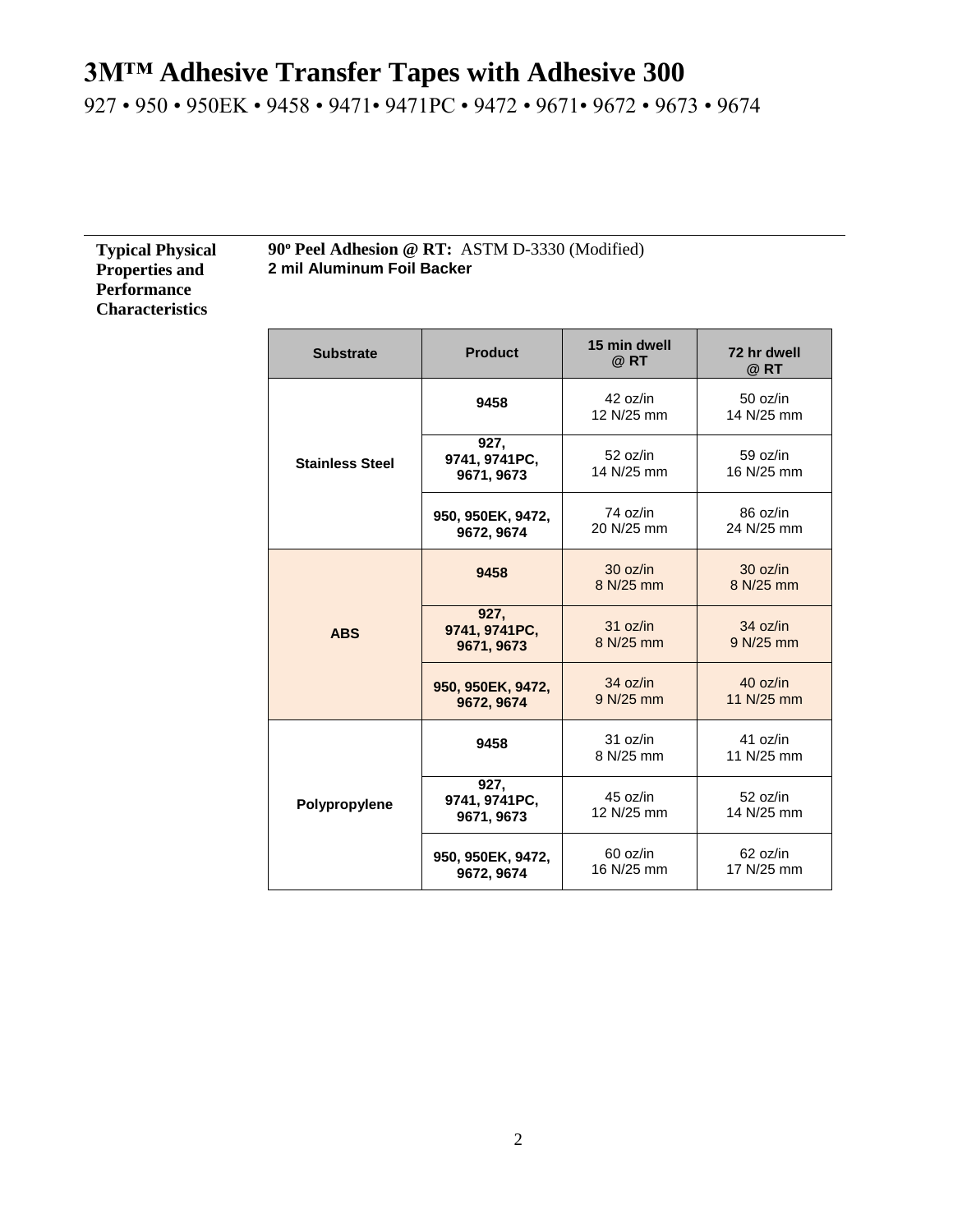927 • 950 • 950EK • 9458 • 9471• 9471PC • 9472 • 9671• 9672 • 9673 • 9674

| <b>Environmental</b><br><b>Performance</b> | <b>Humidity Resistance</b> – High humidity has a minimal effect on<br>adhesive performance. Bond strength (is generally higher/shows no<br>significant reduction) after exposure for 7 days at 90 <sup>o</sup> F (32 <sup>o</sup> C) and 90%<br>relative humidity.<br>UV Resistance – When properly applied, nameplates and decorative<br>trim parts are not adversely affected by outdoor exposure.<br>Water Resistance – Immersion in water has no appreciable effect on<br>the bond strength. After 100 hours at room temperature, the high bond<br>strength (increases/is maintained).<br><b>Temperature Cycling Resistance – High bond strength (is maintained)</b><br>/increases) after cycling four times through:<br>4 hours at $158^{\circ}F(70^{\circ}C)$<br>4 hours at -20°F (-29°C)<br>4 hours at 73 <sup>o</sup> F (22 <sup>o</sup> C) |
|--------------------------------------------|-----------------------------------------------------------------------------------------------------------------------------------------------------------------------------------------------------------------------------------------------------------------------------------------------------------------------------------------------------------------------------------------------------------------------------------------------------------------------------------------------------------------------------------------------------------------------------------------------------------------------------------------------------------------------------------------------------------------------------------------------------------------------------------------------------------------------------------------------------|
|                                            | <b>Chemical Resistance</b> – When properly applied, nameplate and<br>decorative trim parts will hold securely after exposure to numerous<br>chemicals including oil, mild acids and alkalis.<br><b>Bond Build-up:</b> The bond strength of 3M™ Adhesive 300 increases as                                                                                                                                                                                                                                                                                                                                                                                                                                                                                                                                                                            |
|                                            | a function of time and temperature<br><b>Temperature/Heat Resistance:</b> Adhesive 300 is usable for short                                                                                                                                                                                                                                                                                                                                                                                                                                                                                                                                                                                                                                                                                                                                          |
|                                            | periods (minutes, hours) at temperatures up to $250^{\circ}F(120^{\circ}C)$ and for<br>intermittent longer periods (days, weeks) up to 150 <sup>o</sup> F (65 <sup>o</sup> C).                                                                                                                                                                                                                                                                                                                                                                                                                                                                                                                                                                                                                                                                      |
|                                            | Lower Temperature Service Limit: -40F (-40°C).                                                                                                                                                                                                                                                                                                                                                                                                                                                                                                                                                                                                                                                                                                                                                                                                      |

| <b>Electrical and Thermal</b><br><b>Performance</b> | <b>Property</b>                                                         |                                                                                                               |
|-----------------------------------------------------|-------------------------------------------------------------------------|---------------------------------------------------------------------------------------------------------------|
|                                                     | Dielectric Strength - (500 vac, rms [60 hz/sec])<br><b>ASTM D149-92</b> | 340 volts/mil                                                                                                 |
|                                                     | Dielectric Constant (at 1 KHz)<br><b>ASTM D150-92</b>                   | 3.21                                                                                                          |
|                                                     | <b>Dissipation Factor</b>                                               | 0.040                                                                                                         |
|                                                     | Coefficient of Thermal Expansion<br><b>ASTM D696</b><br>$\sim$ $\sim$   | $20 \times 10 - 5$ m/m/ $^{\circ}$ C<br>First heat:<br>Second heat: $58 \times 10.5$ m/m/ $^{\circ}$ C<br>--- |

**Note: This data is not for specification purposes. Because of inherent process variability, results may be slightly higher or lower than the typical results listed.**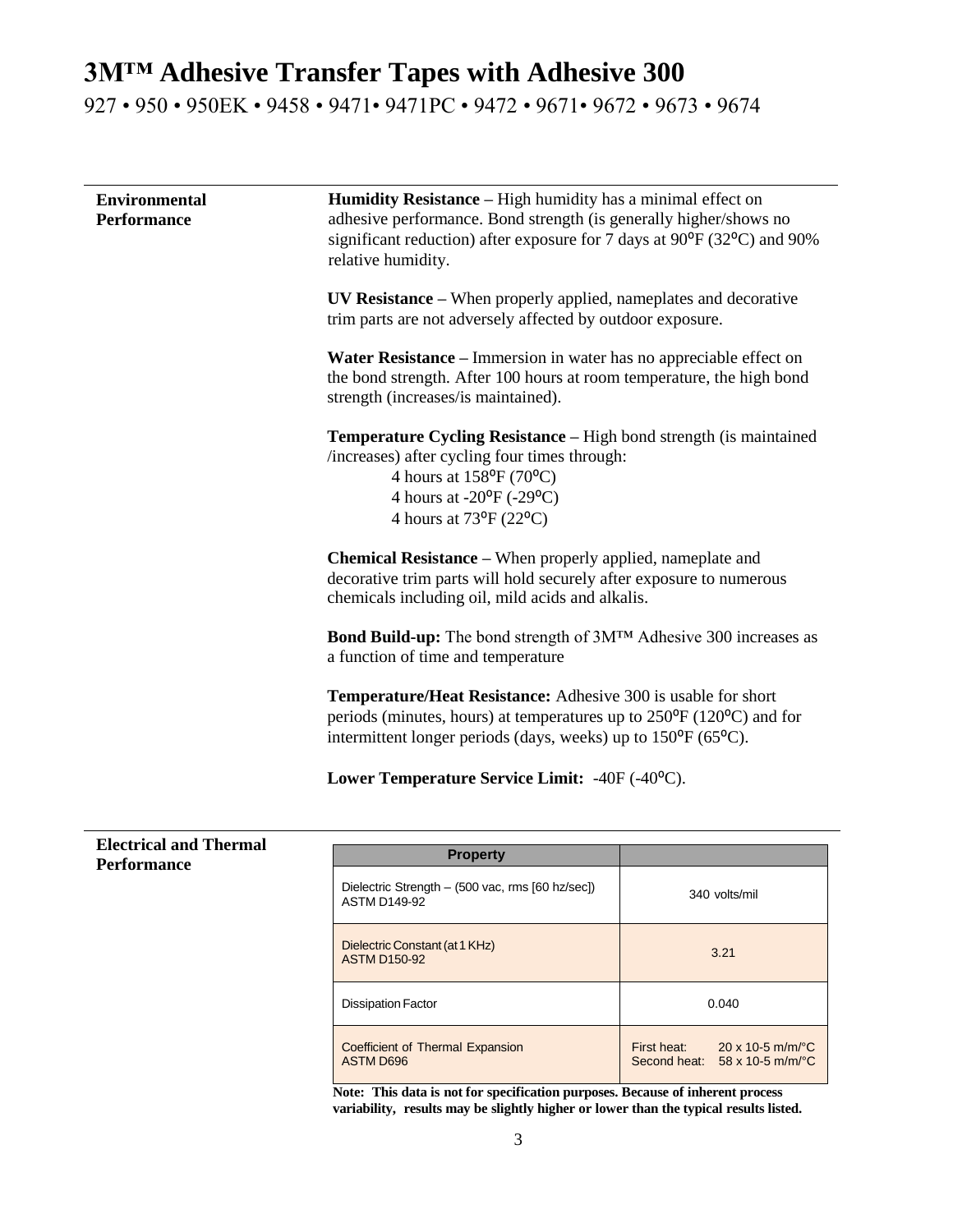927 • 950 • 950EK • 9458 • 9471• 9471PC • 9472 • 9671• 9672 • 9673 • 9674

| <b>Master Width</b>           | <b>Product</b><br><b>Master Width</b>                                                                                                                                                                                                                                                                                                                                                                                                                                                                                                                                                                          |                                                                                                                                                                                                                                                                                                                                                                                                                                                                |  |
|-------------------------------|----------------------------------------------------------------------------------------------------------------------------------------------------------------------------------------------------------------------------------------------------------------------------------------------------------------------------------------------------------------------------------------------------------------------------------------------------------------------------------------------------------------------------------------------------------------------------------------------------------------|----------------------------------------------------------------------------------------------------------------------------------------------------------------------------------------------------------------------------------------------------------------------------------------------------------------------------------------------------------------------------------------------------------------------------------------------------------------|--|
|                               | 9458                                                                                                                                                                                                                                                                                                                                                                                                                                                                                                                                                                                                           | 54"                                                                                                                                                                                                                                                                                                                                                                                                                                                            |  |
|                               | 927, 9741, 9741PC, 9671, 9673                                                                                                                                                                                                                                                                                                                                                                                                                                                                                                                                                                                  | 48"                                                                                                                                                                                                                                                                                                                                                                                                                                                            |  |
|                               | 950, 950EK, 9472, 9672, 9674                                                                                                                                                                                                                                                                                                                                                                                                                                                                                                                                                                                   | 48"                                                                                                                                                                                                                                                                                                                                                                                                                                                            |  |
|                               | More sizes may be available. Please call 800-223-7427 or talk to your local<br>3M representative for more information.                                                                                                                                                                                                                                                                                                                                                                                                                                                                                         |                                                                                                                                                                                                                                                                                                                                                                                                                                                                |  |
| <b>Application Techniques</b> |                                                                                                                                                                                                                                                                                                                                                                                                                                                                                                                                                                                                                | For maximum bond strength (during installation of the final part) the surface should be<br>thoroughly cleaned and dried. Typical cleaning solvents are heptane (for oily surfaces)<br>or isopropyl alcohol for plastics. Use reagent grade solvents since common household<br>materials like rubbing alcohol frequently contain oils to minimize the drying effect on<br>skin. These oils can interfere with the performance of a pressure-sensitive adhesive. |  |
|                               | Consult solvent manufacturers MSDS for proper handling and storage instructions.<br>Also, use disposable wipes that do not contain oils, to remove the cleaning solvents.                                                                                                                                                                                                                                                                                                                                                                                                                                      |                                                                                                                                                                                                                                                                                                                                                                                                                                                                |  |
|                               | It is necessary to provide pressure during lamination (1.5-20 PLI recommended) and<br>during final part installation (10-15 PLI) to allow to adhesive the come into direct<br>contact with the substrate. Using a hard edged plastic tool, which is the full width of<br>the laminated part, helps to provide the necessary pressure at the point of lamination.<br>Heat can increase bond strength when bonding to metal parts (generally this same<br>increase is observed at room temperature over longer times, weeks). For plastic parts,<br>the bond strength is not enhanced with the addition of heat. |                                                                                                                                                                                                                                                                                                                                                                                                                                                                |  |
|                               | The ideal adhesive application temperature range is $70^{\circ}$ F (21 $^{\circ}$ C) to 100 $^{\circ}$ F (38 $^{\circ}$ C).<br>Application is not recommended if the surface temperature is below $50^{\circ}$ F (10 $^{\circ}$ C)<br>recommended application temperature, low temperature holding is generally<br>satisfactory (please refer to the Typical Physical Properties and Performance<br>Characteristics section).                                                                                                                                                                                  | because the adhesive becomes too firm to adhere readily. Once properly applied, at the                                                                                                                                                                                                                                                                                                                                                                         |  |
|                               | When bonding a thin, smooth, flexible material to a smooth surface, it is generally<br>Foam Tapes may be required (please refer to data page 70-0709-3863-7).                                                                                                                                                                                                                                                                                                                                                                                                                                                  | acceptable to use 2 mils of adhesive. If a texture is visible on one or both surfaces, the<br>5 mil adhesive would be suggested. If both materials are rigid, it may be necessary to<br>use a thicker adhesive to successfully bond the components. 3MTM VHBTM Acrylic                                                                                                                                                                                         |  |
| <b>Application Equipment</b>  | To apply adhesives in a wide web format, lamination equipment is required to<br>ensure acceptable quality. To learn more about working with pressure-sensitive<br>adhesives please refer to technical bulletin, Lamination Techniques for<br>Converters of Laminating Adhesives (70-0704-1430-8).                                                                                                                                                                                                                                                                                                              |                                                                                                                                                                                                                                                                                                                                                                                                                                                                |  |
|                               | For additional dispenser information, contact your local 3M sales representative,<br>or the toll free 3M sales assistance number at 1-800-362-3550.                                                                                                                                                                                                                                                                                                                                                                                                                                                            |                                                                                                                                                                                                                                                                                                                                                                                                                                                                |  |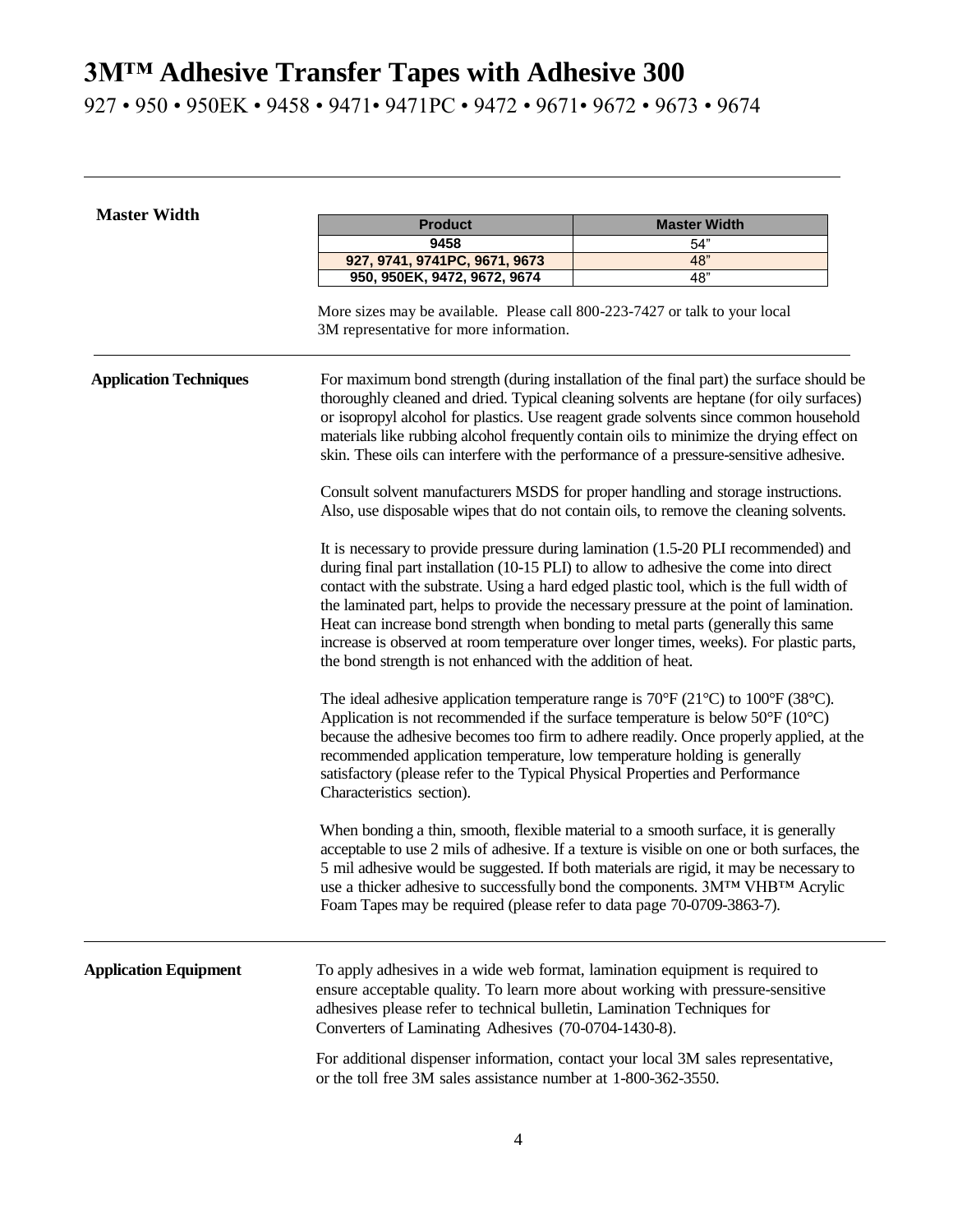927 • 950 • 950EK • 9458 • 9471• 9471PC • 9472 • 9671• 9672 • 9673 • 9674

| <b>Application Ideas</b>             | • Long term bonding of graphic nameplates and overlays to surfaces such as metal<br>and low surface energy plastics in the aerospace, medical and industrial equipment,<br>automotive, appliance and electronic markets.<br>• Bonding metal nameplates and rating plates in the aerospace, medical and<br>industrial equipment, automotive, appliance and electronic markets.<br>• Lamination to foam for gasket application.                                                                                                                                                                                                                                                                                                                                                                                                                                                                                                                                                                                                                                                                                                                                                                                                                                                                                                                                                                                                                                                                                                                                                                          |
|--------------------------------------|--------------------------------------------------------------------------------------------------------------------------------------------------------------------------------------------------------------------------------------------------------------------------------------------------------------------------------------------------------------------------------------------------------------------------------------------------------------------------------------------------------------------------------------------------------------------------------------------------------------------------------------------------------------------------------------------------------------------------------------------------------------------------------------------------------------------------------------------------------------------------------------------------------------------------------------------------------------------------------------------------------------------------------------------------------------------------------------------------------------------------------------------------------------------------------------------------------------------------------------------------------------------------------------------------------------------------------------------------------------------------------------------------------------------------------------------------------------------------------------------------------------------------------------------------------------------------------------------------------|
| <b>Storage</b>                       | It is suggested that products are stored at room temperature conditions of<br>$70^{\circ}$ F (21 $^{\circ}$ C) and 50% relative humidity.                                                                                                                                                                                                                                                                                                                                                                                                                                                                                                                                                                                                                                                                                                                                                                                                                                                                                                                                                                                                                                                                                                                                                                                                                                                                                                                                                                                                                                                              |
| <b>Shelf Life</b>                    | If stored properly, product retains its performance and properties for 18<br>months from date of shipment.                                                                                                                                                                                                                                                                                                                                                                                                                                                                                                                                                                                                                                                                                                                                                                                                                                                                                                                                                                                                                                                                                                                                                                                                                                                                                                                                                                                                                                                                                             |
| Recognition/<br><b>Certification</b> | TSCA: This product is defined as an article under the Toxic Substances Control Act and therefore, it is<br>exempt from inventory listing requirements<br>SDS: 3M has not prepared a SDS for this product which is not subjected to the SDS requirements of<br>the Occupational Safety and Health Administration's Hazard Communication Standard, 29<br>$C.F.R.1910.1200(b)(6)(v)$ . When used under reasonable conditions or in accordance with the 3M<br>directions for use, this product should not present a health and safety hazard. However, use or<br>processing of the product in a manner not in accordance with the directions for use may affect its<br>performance and present potential health and safety hazards.<br>UL: These products have been recognized by Underwriters Laboratories, Inc. under UL 969, Marking<br>and Labeling Systems Materials Component. For more information on the UL Certification, please<br>visit the website at http://www.3M.com/converter, select UL Recognized Materials, then select the<br>specific product area.<br>Military: Meets Mil-P 19834B Type 1.<br>Note: One of 3M's core values is to respect our social and physical environment. 3M is committed to<br>comply with ever-changing, global, regulatory and consumer environmental, health, and safety (EHS)<br>requirements. As a service to our customers, 3M is providing information on the regulatory status of<br>many 3M products. Further regulation information including that for OSHA, USCPSI, FDA, California<br>Proposition 65, READY and RoHS, can be found at 3M.com/regs. |
| <b>Technical Information</b>         | The technical information and other statements contained in this document are based upon tests<br>or experience that 3M believes are reliable, but the accuracy or completeness of such information<br>is not guaranteed. It has been prepared from testing that was performed using standard test<br>methods, and tested equipment that is calibrated in compliance to ISO9001 and operated by<br>trained professionals in controlled environments. The data should be considered representative or<br>typical only and should not be used for specification purposes. 3M reserves the right to make<br>changes to the design, construction and technical data of products without prior warning.                                                                                                                                                                                                                                                                                                                                                                                                                                                                                                                                                                                                                                                                                                                                                                                                                                                                                                     |